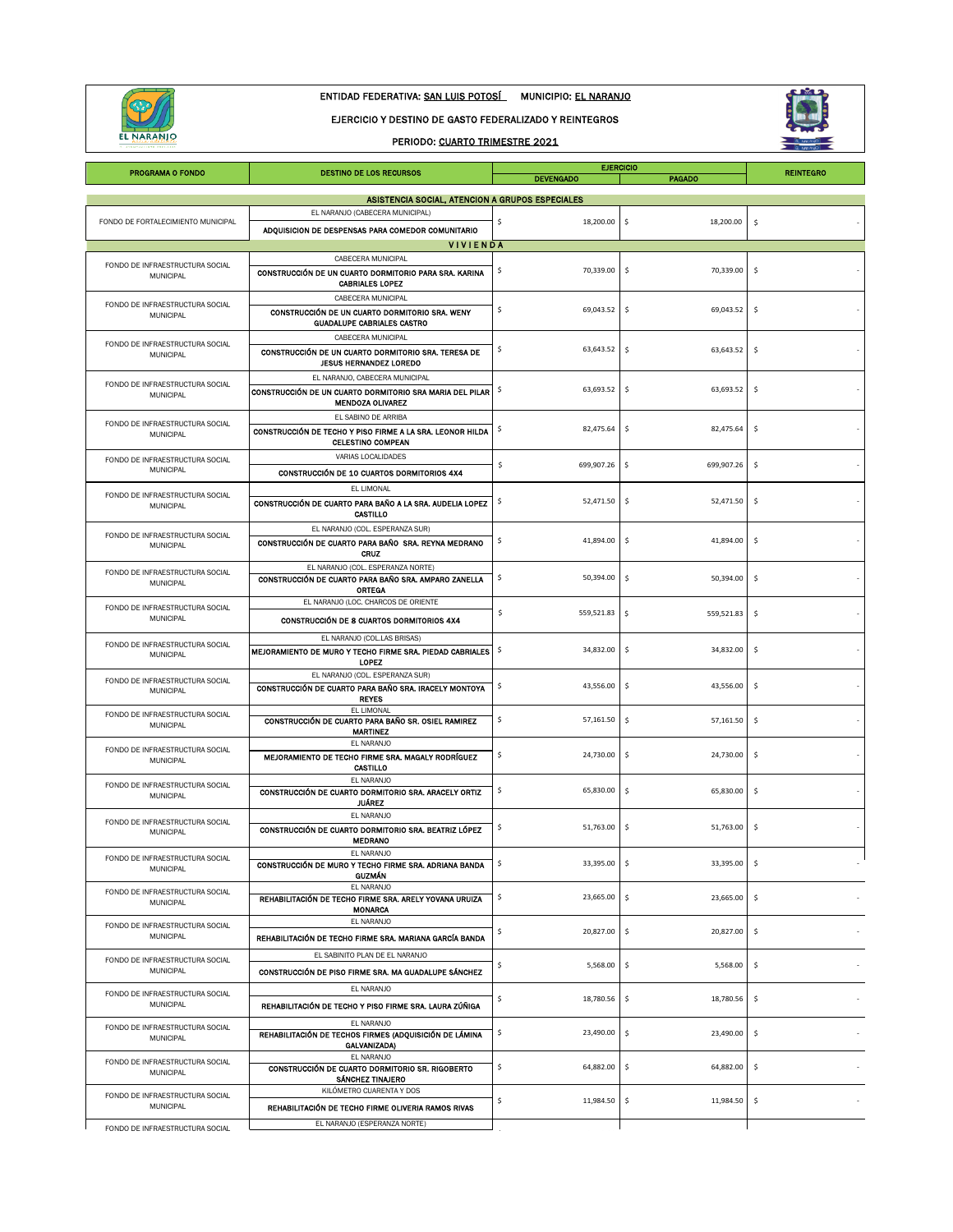|  | T VINOV DE INTIMEQUINOVI ONN QUOINE<br><b>MUNICIPAL</b> | CONSTRUCCIÓN DE DESACRGA DOMICILIARIA A LA SRA. CLAUDIA<br><b>CRUZ OSORIO</b>     | \$ | 10,470.00 \$      |                 | 10,470.00  | -\$ |
|--|---------------------------------------------------------|-----------------------------------------------------------------------------------|----|-------------------|-----------------|------------|-----|
|  |                                                         |                                                                                   |    |                   |                 |            |     |
|  |                                                         | <b>DEPORTE</b>                                                                    |    |                   |                 |            |     |
|  |                                                         | EL NARANJO (CABECERA MUNICIPAL)                                                   |    |                   |                 |            |     |
|  | FONDO DE INFRAESTRUCTURA SOCIAL<br><b>MUNICIPAL</b>     | REHABILITACION DE CANCHA DE FUTBOL RAPIDO EN UNIDAD<br><b>DEPORTIVA MUNICIPAL</b> | -S | $1,205,110.67$ \$ | 1,205,110.67    |            | -\$ |
|  |                                                         |                                                                                   |    |                   |                 |            |     |
|  |                                                         | <b>TURISMO</b>                                                                    |    |                   |                 |            |     |
|  |                                                         | <b>MINAS VIEJAS</b>                                                               |    |                   |                 |            |     |
|  | FONDO DE FORTALECIMIENTO MUNICIPAL                      | REHABILITACIÓN DE ACCESO PEATONAL EN PARAJE MINAS VIEJAS                          |    | 45,000.00         | -Ś<br>45,000.00 | - \$       |     |
|  |                                                         |                                                                                   |    |                   |                 |            |     |
|  |                                                         | <b>INFRAESTRUCTURA AGRICOLA</b>                                                   |    |                   |                 |            |     |
|  |                                                         | EL NARANJO (ZONA RURAL)                                                           |    |                   |                 |            |     |
|  | FONDO DE INFRAESTRUCTURA SOCIAL<br><b>MUNICIPAL</b>     | ADQUISICION DE 1500 PACAS DE ALFALFA                                              |    | 168,000.00        | -Ś              | 168,000.00 | -\$ |
|  | FONDO DE INFRAESTRUCTURA SOCIAL<br><b>MUNICIPAL</b>     | EL NARANJO (ZONA RURAL)                                                           |    |                   |                 |            |     |
|  |                                                         | ADQUISICION DE ALAMBRE DE PÚA                                                     |    | 80,000.00         | -Ś              | 80,000.00  | s.  |
|  |                                                         |                                                                                   |    |                   |                 |            |     |
|  |                                                         | A GUAL DIGTA DI FL. VI GANIFAMIFNTO                                               |    |                   |                 |            |     |

#### A GUA POTABLE Y SANEAMIENTO

| <b>AGUA POTABLE</b>                                 |                                                                                                           |  |            |            |  |  |
|-----------------------------------------------------|-----------------------------------------------------------------------------------------------------------|--|------------|------------|--|--|
| FONDO DE INFRAESTRUCTURA SOCIAL<br>MUNICIPAL        | EL NARANJO (CABECERA MUNICIPAL)                                                                           |  | 821,551.38 |            |  |  |
|                                                     | MEJORAMIENTO DE LA LINEA PRICIPAL DE AGUA POTABLE EN<br>CALLES BENITO JUAREZ Y VENUSTIANO CARRANZA        |  |            | 821.551.38 |  |  |
| FONDO DE INFRAESTRUCTURA SOCIAL<br><b>MUNICIPAL</b> | EL NARANJO (CABECERA MUNICIPAL)<br>MEJORAMIENTO DE LA RED DE AGUA POTABLE EN CALLE JUAN<br><b>ALVAREZ</b> |  | 81,031.80  | 81.031.80  |  |  |

| ALCANTARILLADO Y DRENAJE                            |                                                                                                                                                                                    |  |              |              |  |
|-----------------------------------------------------|------------------------------------------------------------------------------------------------------------------------------------------------------------------------------------|--|--------------|--------------|--|
| FONDO DE INFRAESTRUCTURA SOCIAL<br><b>MUNICIPAL</b> | EL NARANJO (CABECERA MUNICIPAL)                                                                                                                                                    |  | 148.766.85   | 148,766.85   |  |
|                                                     | I CONSTRUCCION DE RED DE DRENAJE SANITARIO EN CALLE MIGUEL<br>ALEMAN ENTRE FRANCISCO I. MADERO Y ALAVARO OBREGON                                                                   |  |              |              |  |
| FONDO DE INFRAESTRUCTURA SOCIAL<br><b>MUNICIPAL</b> | EL NARANJO (CABECERA MUNICIPAL)<br>REHABILITACIÓN DE COLECTOR PRINCIPAL DE DRENAJE SANITARIO<br><b>IEN BVD. MILGUEL HIDALGO ENTRE 16 DE SEPTIEMBRE Y MANZANA I</b><br><b>VERDE</b> |  | 1.067.242.41 | 1.067.242.41 |  |

| <b>MANEJO DE RESIDUOS SÓLIDOS</b>  |                                                                                 |                                   |                             |     |  |
|------------------------------------|---------------------------------------------------------------------------------|-----------------------------------|-----------------------------|-----|--|
| FONDO DE FORTALECIMIENTO MUNICIPAL | EL NARANJO (CABECERA MUNICIPAL)                                                 | 858,680.50 \$                     | 858,680.50                  | - S |  |
|                                    | MANTENIMIENTO DEL RELLENO SANITARIO                                             |                                   |                             |     |  |
| FONDO DE FORTALECIMIENTO MUNICIPAL | EL NARANJO (CABECERA MUNICIPAL)                                                 |                                   |                             |     |  |
|                                    | MANTENIMIENTO DE VEHICULOS RECOLECTORES DE BASURA                               | 229,408.99 \$<br>229,408.99<br>-Ś |                             |     |  |
| FONDO DE FORTALECIMIENTO MUNICIPAL | EL NARANJO (CABECERA MUNICIPAL)                                                 |                                   | 186,110.37                  |     |  |
|                                    | CONSTRUCCIÓN DE CERCADO PERIMETRAL EN RELLENO SANITARIO<br><b>SEGUNDA ETAPA</b> | 186,110.37                        |                             | -Ś  |  |
|                                    | EL NARANJO (CABECERA MUNICIPAL)                                                 |                                   | 262.174.08 \$<br>262.174.08 |     |  |
| FONDO DE FORTALECIMIENTO MUNICIPAL | MANTENIMIENTO DEL RELLENO SANITARIO COMPLEMENTARIO                              |                                   |                             | -S  |  |
| FONDO DE FORTALECIMIENTO MUNICIPAL | EL NARANJO (CABECERA MUNICIPAL)                                                 |                                   | 53.347.53                   |     |  |
|                                    | AMPLIACIÓN DE FOSA DE LIXIVIADOS EN RELLENO SANITARIO                           | 53,347.53                         |                             | Ŝ.  |  |

| <b>ELECTRIFICACIÓN</b>                              |                                                                                                                          |     |                |                    |                     |
|-----------------------------------------------------|--------------------------------------------------------------------------------------------------------------------------|-----|----------------|--------------------|---------------------|
| FONDO DE FORTALECIMIENTO MUNICIPAL                  | <b>FL NARANJO</b><br>ADOUISICION DE BATERIAS PARA EL MEJORAMIENTO DE TRES<br><b>PLANTAS SOLARES</b>                      | \$  | $33,119.50$ \$ | 33,119.50          | - Ś                 |
| FONDO DE INFRAESTRUCTURA SOCIAL<br><b>MUNICIPAL</b> | EL NARANJO (EJIDO ABRITAS)<br>AMPLIACIÓN DE RED ELÉCTRICA EN CAMINO A LA JOYA                                            | Ś   | 247.383.77     | l \$<br>247,383.77 | $\ddot{\mathsf{s}}$ |
| FONDO DE INFRAESTRUCTURA SOCIAL<br><b>MUNICIPAL</b> | EL NARANJO (EJ. EL SABINITO PLAN)<br>CONSTRUCCION DE LINEA DE MEDIA Y BAJA TENSION DE<br><b>CARRETERA A VALLES S/N</b>   | -\$ | 211,544.03     | Ŝ.<br>211,544.03   | -\$                 |
| FONDO DE INFRAESTRUCTURA SOCIAL<br>MUNICIPAL        | EL NARANJO (EJ. MAGUEY DE ORIENTE)<br>CONSTRUCCION DE LINEA DE MEDIA Y BAJA TENSION EN CALLE<br>MANUEL AVILA CAMACHO     | \$  | $37,417.93$ \$ | 37,417.93          | \$                  |
| FONDO DE INFRAESTRUCTURA SOCIAL<br><b>MUNICIPAL</b> | FL NARANJO<br>CONSTRUCCION DE LINEA DE BAJA TENSIÓN EN PRIVADA SIN<br><b>NOMBRE</b>                                      | .s  | $43,529.71$ \$ | 73,529.71          | -\$                 |
| FONDO DE INFRAESTRUCTURA SOCIAL<br><b>MUNICIPAL</b> | FI NARANJO<br>SUMINISTRO E INSTALACIÓN DE TRANSFORMADOR Y RETENIDA<br>R.S.A.                                             | \$. | $14,334.68$ \$ | 14,334.68          | - Ś                 |
| FONDO DE INFRAESTRUCTURA SOCIAL<br><b>MUNICIPAL</b> | EL NARANJO ( COL. PLAN DE SAN LUIS)<br>CONSTRUCCIÓN DE LÍNEA DE BAJA TENSIÓN EN CALLE ALMENDROS                          |     | $60,000.00$ \$ | 60,000.00          | \$                  |
| FONDO DE INFRAESTRUCTURA SOCIAL<br><b>MUNICIPAL</b> | EL NARANJO (COL. ESPERANZA NORTE)<br>CONSTRUCCION DE LINEA DE MEDIA Y BAJA TENSIÓN EN CALLE<br>SOR JUANA INES DE LA CRUZ | Ŝ.  | 142,295.88     | l s<br>142,295.88  | - Ś                 |
| FONDO DE INFRAESTRUCTURA SOCIAL<br><b>MUNICIPAL</b> | EL NARANJO (COL. LAS GRANJAS)<br>CONSTRUCCIÓN DE LÍNEA DE BAJA TENSIÓN EN CALLE MANZANOS                                 |     | 20,000.00      | l \$<br>20,000.00  | -\$                 |
| FONDO DE INFRAESTRUCTURA SOCIAL<br><b>MUNICIPAL</b> | FL NARANJO<br>CONSTRUCCIÓN DE LÍNEA DE BAJA TENSIÓN EN PRIVADA LÓPEZ<br><b>MATEOS</b>                                    | \$. | $41,082.14$ \$ | 41,082.14          | - Ś                 |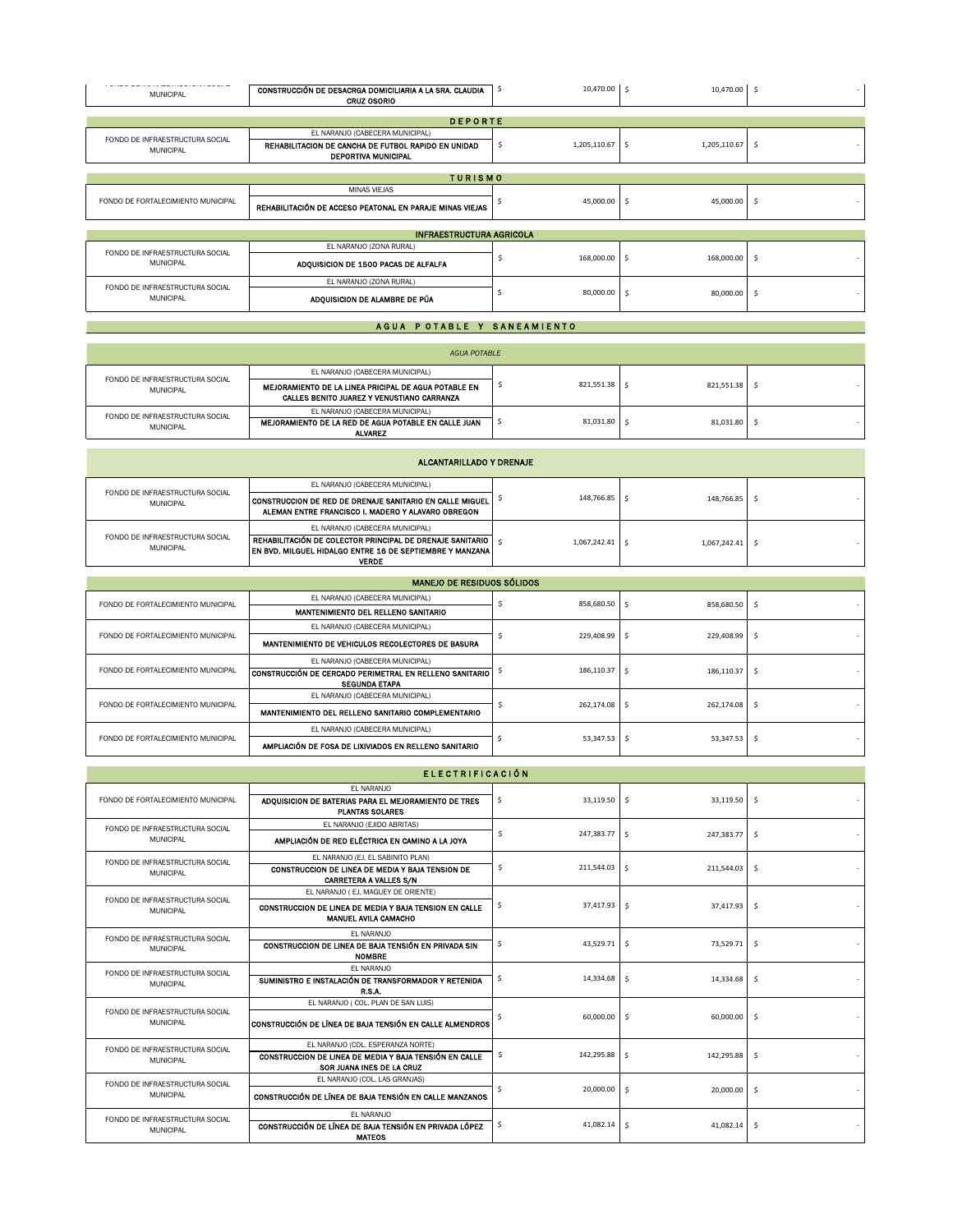| EL NARANJO<br>FONDO DE INFRAESTRUCTURA SOCIAL<br>CONSTRUCCIÓN DE LÍNEA DE BAJA TENSIÓN EN CARRETERA BARRA<br><b>MUNICIPAL</b><br>DE NAVIDAD |                                                                                                                                                                                     | 18,702.74<br>\$    | -\$<br>18,702.74                   | -\$ |
|---------------------------------------------------------------------------------------------------------------------------------------------|-------------------------------------------------------------------------------------------------------------------------------------------------------------------------------------|--------------------|------------------------------------|-----|
|                                                                                                                                             | DESAROLLO URBANO                                                                                                                                                                    |                    |                                    |     |
|                                                                                                                                             | COLONIA EL NARANJITO                                                                                                                                                                |                    |                                    |     |
| FONDO DE INFRAESTRUCTURA SOCIAL<br><b>MUNICIPAL</b>                                                                                         | PAVIMENTACION CON CONCRETO HIDRAULICO DE CALLE ADOLFO<br>LOPEZ MATEOS ENTRE COMONFORT Y MIGUEL ALEMAN                                                                               | 2,266,012.67<br>\$ | \$<br>2,266,012.67                 | \$  |
| FONDO DE INFRAESTRUCTURA SOCIAL<br>MUNICIPAL                                                                                                | CABECERA MUNICIPAL<br>PAVIMENTACION CON CARPETA ASFALTICA DE CALLES PONCIANO<br>ARRIAGA Y LANZAGORTA ENTRE JORGE PASQUEL Y BLÁS<br><b>ESCONTRÍA</b>                                 | \$<br>2,055,600.29 | \$<br>2,055,600.29                 | \$  |
| FONDO DE INFRAESTRUCTURA SOCIAL<br><b>MUNICIPAL</b>                                                                                         | EL NARANJO (ESPERANZA SUR)<br>REVESTIMIENTO CON MATERIAL DE BANCO DE CALLE JUAN<br>ALVAREZ ENTRE ADOLFO LOPEZ MATEOS Y LAZARO CARDENAS                                              | \$<br>376,500.22   | -\$<br>376,500.22                  | \$  |
| FONDO DE INFRAESTRUCTURA SOCIAL<br>MUNICIPAL                                                                                                | EL NARANJO(COL.ESPERANZA NORTE)<br>REVESTIMIENTO CON MATERIAL DE BANCO DE DIVERSAS CALLES                                                                                           | \$<br>278,980.00   | $\ddot{\phantom{1}}$<br>278,980.00 | \$  |
|                                                                                                                                             | EL SABINITO                                                                                                                                                                         |                    |                                    |     |
| FONDO DE INFRAESTRUCTURA SOCIAL<br><b>MUNICIPAL</b>                                                                                         | CONSTRUCCION DE GUARNICIONES Y BANQUETAS EN CALLES<br><b>INSURGENTES Y VICENTE GUERRERO</b>                                                                                         | \$<br>438,286.27   | $\ddot{\phantom{1}}$<br>438,286.27 | \$  |
| FONDO DE INFRAESTRUCTURA SOCIAL<br>MUNICIPAL                                                                                                | EL NARANJO (CABECERA MUNICIPAL)<br>CONSTRUCCIÓN DE MURO DE CONTENCIÓN EN MARGEN DEL RIO<br><b>SEGUNDA ETAPA</b>                                                                     | \$<br>261,270.74   | $\ddot{\phantom{1}}$<br>261,270.74 | \$  |
| FONDO DE INFRAESTRUCTURA SOCIAL<br><b>MUNICIPAL</b>                                                                                         | EL NARANJO (CABECERA MUNICIPAL)<br>MEJORAMIENTO DE ALUMBRADO PÚBLICO (ADQUISICION DE<br>FOCOS)                                                                                      | \$<br>114,100.00   | -\$<br>114,100.00                  | \$  |
| FONDO DE INFRAESTRUCTURA SOCIAL<br><b>MUNICIPAL</b>                                                                                         | EL NARANJO (COL. ESPERANZA NORTE)<br>CONSTRUCCION DE GUARNICIONES Y BANQUETAS EN CALLE<br><b>ANASTACIO BUSTAMANTE</b>                                                               | \$<br>428,583.77   | $\ddot{\phantom{1}}$<br>428,583.77 | \$  |
| FONDO DE INFRAESTRUCTURA SOCIAL<br><b>MUNICIPAL</b>                                                                                         | EL NARANJO (COL.ESPERANZA SUR)<br>PAVIMENTACION CON CARPETA ASFALTICA DE CALLE MIGUEL<br>BARRAGAN ENTRE ADOLFO LOPEZ MATEOS Y MIGUEL HIDALGO                                        | 490,827.23<br>\$   | \$<br>490,827.23                   | \$  |
| FONDO DE INFRAESTRUCTURA SOCIAL<br><b>MUNICIPAL</b>                                                                                         | EL NARANJO (COL.ESPERANZA SUR)<br>PAVIMENTACION CON CARPETA ASFALTICA DE CALLE ADOLFO<br>LOPEZ MATEOS ENTRE MIGUEL ALEMAN Y MIGUEL BARRAGAN                                         | \$<br>422,091.37   | \$<br>422,091.37                   | -\$ |
| FONDO DE INFRAESTRUCTURA SOCIAL<br><b>MUNICIPAL</b>                                                                                         | EL NARANJO (EL MECO)<br>REVESTIMIENTO CON MATERIAL DE BANCO EN CALLE 5 DE MAYO                                                                                                      | \$<br>405,785.47   | \$<br>405,785.47                   | \$  |
| FONDO DE INFRAESTRUCTURA SOCIAL<br><b>MUNICIPAL</b>                                                                                         | EL NARANJO (EJ. CHARCOS DE ORIENTE)<br>CONSTRUCCION DE GUARNICIONES Y BANQUETAS EN CALLES<br><b>MEZQUITE Y JACARANDAS</b>                                                           | \$<br>398,600.33   | -\$<br>398,600.33                  | \$  |
| FONDO DE INFRAESTRUCTURA SOCIAL<br><b>MUNICIPAL</b>                                                                                         | EL NARANJO (COL. LAS GRANJAS)<br>REHABILITACIÓN DE CALLE FRESNOS                                                                                                                    | \$<br>79,576.00    | \$<br>79,576.00                    | \$  |
| FONDO DE INFRAESTRUCTURA SOCIAL<br><b>MUNICIPAL</b>                                                                                         | EL NARANJO (COL. LAS GRANJAS)<br>REHABILITACIÓN DE CALLE TABASCO                                                                                                                    | \$<br>70,992.00    | \$<br>70,992.00                    | \$  |
| FONDO DE INFRAESTRUCTURA SOCIAL<br>MUNICIPAL                                                                                                | EL NARANJO (COL. LAS GRANJAS)<br>REHABILITACIÓN DE CALLE MORELOS                                                                                                                    | \$<br>20,000.00    | $\ddot{\mathsf{S}}$<br>20,000.00   | \$  |
| FONDO DE FORTALECIMIENTO MUNICIPAL                                                                                                          | EL NARANJO<br>REVESTIMIENTO CON MATERIAL ASFÁLTICO DE DIVERSAS CALLES<br>(BACHEO)                                                                                                   | \$<br>145,228.38   | -\$<br>145,228.38                  | \$  |
| FONDO DE FORTALECIMIENTO MUNICIPAL                                                                                                          | EL NARANJO<br>REHABILITACIÓN DE PANTEÓN MUNICIPAL                                                                                                                                   | $64,778.31$   \$   | 64,778.31                          |     |
| FONDO DE FORTALECIMIENTO MUNICIPAL                                                                                                          | EL NARANJO<br>CONSTRUCCIÓN DE SEÑALÉTICA EN ACCESO AL MUNICIPIO                                                                                                                     | \$<br>386,905.67   | $\ddot{\mathsf{s}}$<br>386,905.67  | \$  |
| FONDO DE FORTALECIMIENTO MUNICIPAL                                                                                                          | EL NARANJO<br>MEJORAMIENTO DE ALUMBRADO PUBLICO (ADQUISICION DE<br><b>LAMPARAS ESPIRAL DE 65W)</b>                                                                                  | \$<br>97,596.97    | \$<br>97,596.97                    | \$  |
| FONDO DE INFRAESTRUCTURA SOCIAL<br><b>MUNICIPAL</b>                                                                                         | EL NARANJO (CABECERA MUNICIPAL)<br>REVESTIMIENTO CON MATERIAL DE BANCO DE DIVERSAS CALLES<br>EN LAS COL. ESPERANZA NORTE, ESPERANZA SUR, LAS GRANJAS,<br>LAS BRISAS Y EL NARANJITO. | \$<br>881,578.10   | $\ddot{\phantom{1}}$<br>881,578.10 | \$  |
| FONDO DE INFRAESTRUCTURA SOCIAL<br>MUNICIPAL                                                                                                | EL NARANJO<br>MEJORAMIENTO DE ALUMBRADO PUBLICO (ADQUISICION DE<br><b>LAMPARAS)</b>                                                                                                 | \$<br>99,995.69    | $\ddot{\mathsf{s}}$<br>99,995.69   | \$  |
| FONDO DE INFRAESTRUCTURA SOCIAL<br><b>MUNICIPAL</b>                                                                                         | EL NARANJO<br>MEJORAMIENTO DE ALUMBRADO PUBLICO (ADQUISICION DE<br><b>LUMINARIAS SOLARES)</b>                                                                                       | \$<br>116,800.00   | $\ddot{\mathsf{s}}$<br>116,800.00  | \$  |

| <b>CAMINOS RURALES</b>                              |                                                         |                 |               |    |  |
|-----------------------------------------------------|---------------------------------------------------------|-----------------|---------------|----|--|
| FONDO DE INFRAESTRUCTURA SOCIAL<br><b>MUNICIPAL</b> | EL NARANJO (CABECERA MUNICIPAL)                         |                 | 142,100.00 \$ |    |  |
|                                                     | MEJORAMIENTO DE CAMINO MECO PENCIL AL RELLENO SANITARIO | 142,100.00 \$   |               |    |  |
| FONDO DE INFRAESTRUCTURA SOCIAL<br><b>MUNICIPAL</b> | EL NARANJO (SABINO DE ARRIBA, EL AGUACATE)              | $305.141.17$ \$ |               |    |  |
|                                                     | REHABILITACION DE CAMINO SABINO DE ARRIBA AL AGUACATE   |                 | 305.141.17    | -Ś |  |
| FONDO DE INFRAESTRUCTURA SOCIAL                     | EL NARANJO (EL LIMONAL)                                 |                 | 434,163.90    |    |  |
| <b>MUNICIPAL</b>                                    | REHABILITACIÓN DE CAMINO RURAL LIMONAL A OJO DE AGUA    | 434.163.90 \$   |               | -S |  |
| FONDO DE INFRAFSTRUCTURA SOCIAL                     | EL NARANJO (LA SOLEDAD)                                 |                 |               |    |  |